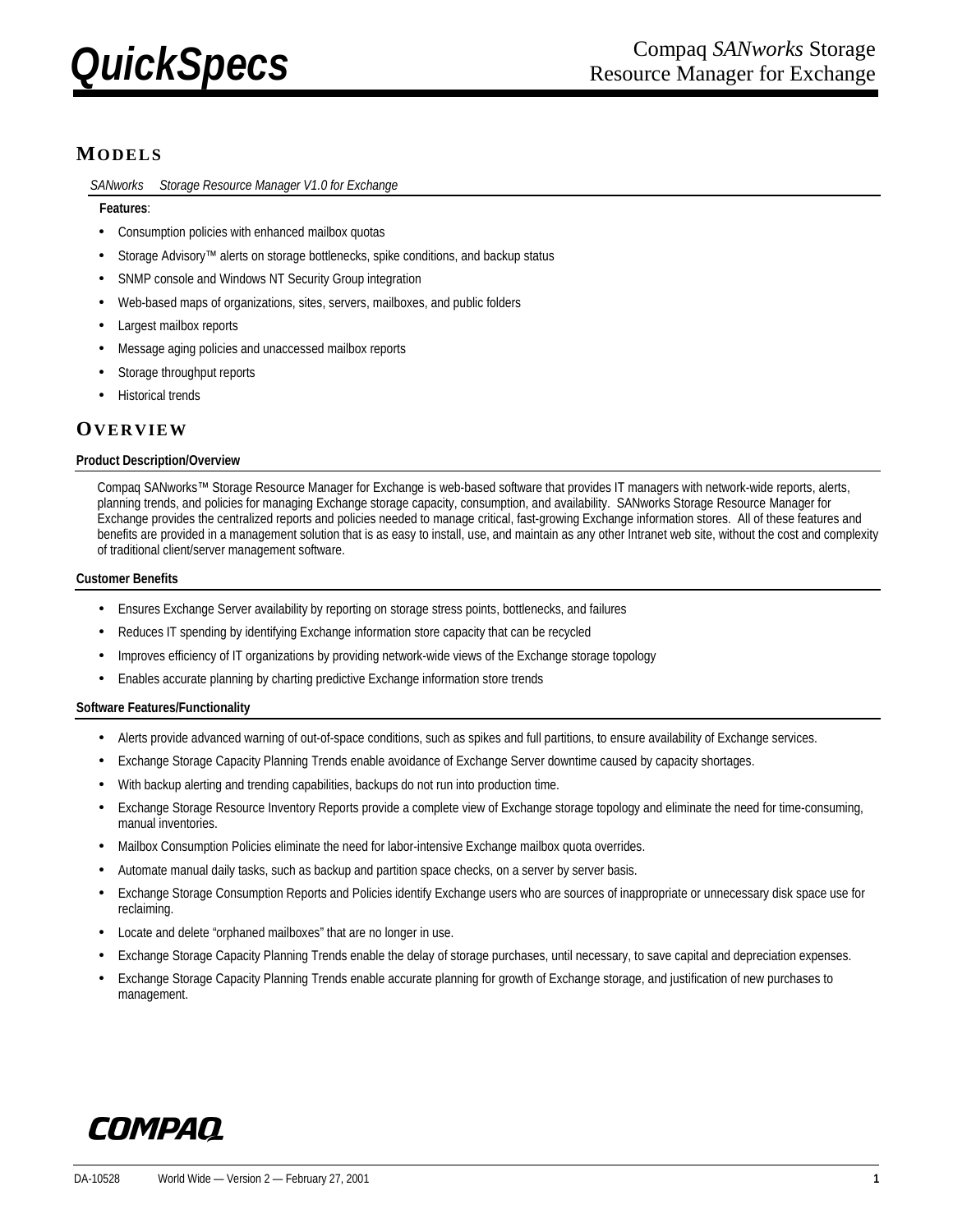

# **OVERVIEW** *(continued)*

#### **Software Pre-Requisites**

#### **SANworks Storage Resource Manager for Exchange Server**

- Microsoft Windows NT Server 4.0 with SP3 or later
- Microsoft Internet Information Server (IIS) 4.01
- Microsoft Data Access Components (MDAC) 2. 1 or later
- Microsoft SQL Server 6.5 SP4 or SP5, or SQL Server 7.0
- TCP/IP

#### **SANworks Storage Resource Manager for Exchange Agent**

- Microsoft Exchange Server 5.5 SP1 or later
- Microsoft Windows NT Server 4.0 SP4 or later
- Distributed Component Object Model (DCOM) enabled
- TCP/IP

#### **Web Browsers**

- Microsoft Internet Explorer 4.01 or later
- Netscape Navigator 4.08 or later
- Enable Cookie acceptance
- Disable any "proxy server for local (intranet) servers" settings

#### **Hardware Pre-Requisites**

#### **SANworks Storage Resource Manager for Exchange Server**

• Intel-Pentium compatible processor

| <b>Number of Agents</b> | Processor(s)      | RAM      | Disk Type and Size <sup>*</sup>     |
|-------------------------|-------------------|----------|-------------------------------------|
| Up to $20$              | One 350 MHz PII   | $0.5$ GB | 10 GB SCSI stripe set               |
| 21 to 50                | One 350 MHz PII   | $0.5$ GB | 15 GB SCSI stripe set or disk array |
| 51 to $100**$           | Dual 450 MHz PIII | 1.0 GB   | 20 GB SCSI disk array               |
| 101 to 150              | Dual 450 MHz PIII | $1.5$ GB | 25 GB SCSI disk array               |

\* Microsoft SQL Server and SANworks SRM Server on the same computer.

\*\* Above 50 Agents, use of Microsoft SQL 7.0 recommended.

### **SANworks Storage Resource Manager for Exchange Agent**

- Intel-Pentium compatible processor
- 64-MB memory
- 5 MB free disk space

#### **Distribution Media**

CD-ROM

#### **Documentation**

- Installation Guide
- Implementation Guide

#### **Software Licensing**

Licensing is by computer, where each Exchange Server monitored on the network equates to one computer. Licensing available in quantities of 5, 50, 200, and 500 computers.